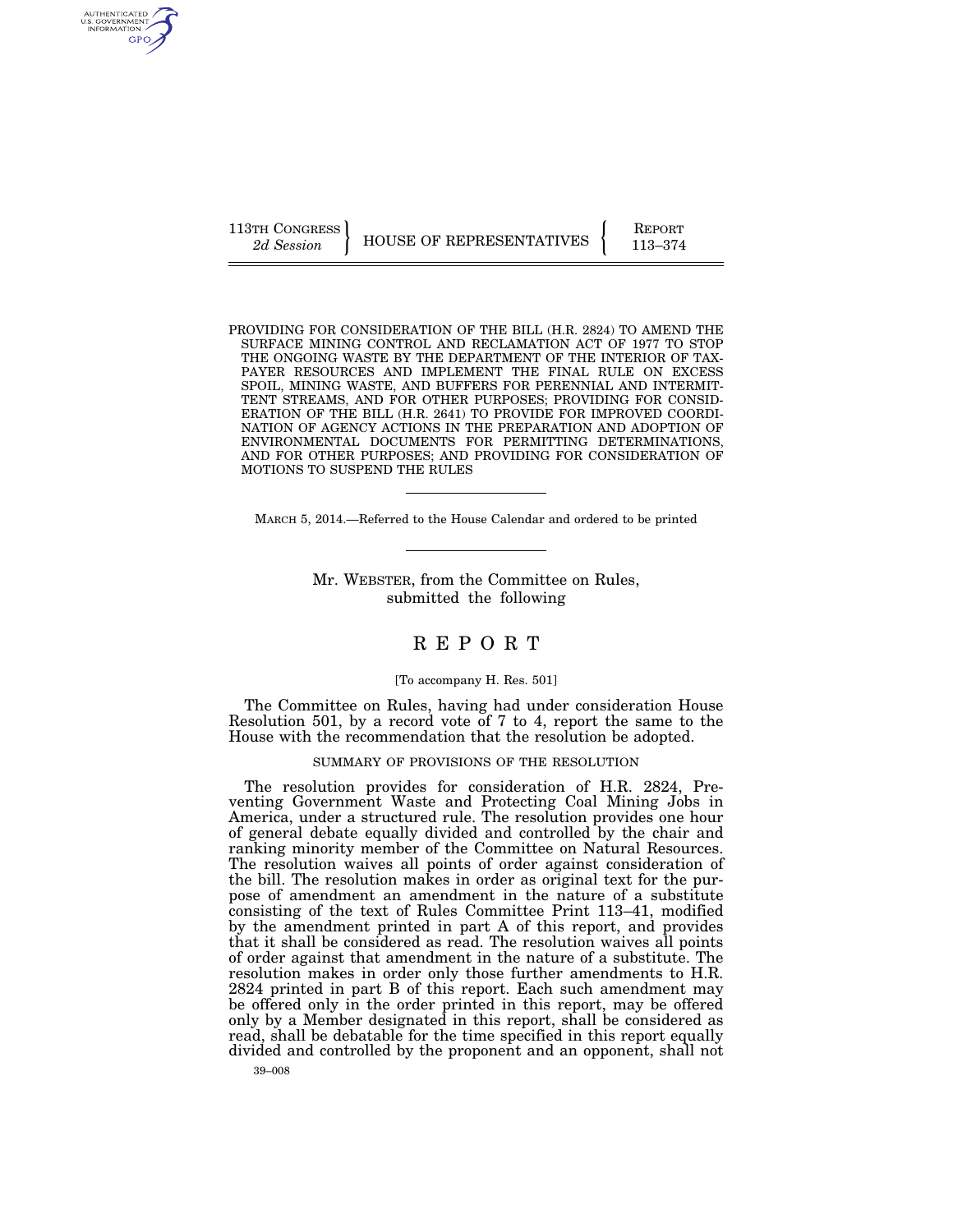be subject to amendment, and shall not be subject to a demand for division of the question in the House or in the Committee of the Whole. The resolution waives all points of order against the amendments printed in part B of this report. The rule provides one motion to recommit with or without instructions.

Section 2 of the resolution provides for consideration of H.R. 2641, the Responsibly And Professionally Invigorating Development Act of 2013, under a structured rule. The resolution provides one hour of general debate equally divided and controlled by the chair and ranking minority member of the Committee on the Judiciary. The resolution waives all points of order against consideration of the bill. The resolution makes in order as original text for the purpose of amendment an amendment in the nature of a substitute consisting of the text of Rules Committee Print 113–39 and provides that it shall be considered as read. The resolution waives all points of order against that amendment in the nature of a substitute. The resolution makes in order only those further amendments to H.R. 2641 printed in part C of this report. Each such amendment may be offered only in the order printed in this report, may be offered only by a Member designated in this report, shall be considered as read, shall be debatable for the time specified in this report equally divided and controlled by the proponent and an opponent, shall not be subject to amendment, and shall not be subject to a demand for division of the question in the House or in the Committee of the Whole. The resolution waives all points of order against the amendments printed in part C of this report. The resolution provides one motion to recommit with or without instructions.

Section 3 of the resolution provides that it shall be in order at any time on the legislative day of March 6, 2014, for the Speaker to entertain motions that the House suspend the rules relating to a measure addressing loan guarantees to Ukraine.

#### EXPLANATION OF WAIVERS

Although the resolution waives all points of order against consideration of H.R. 2824, the Committee is not aware of any points of order. The waiver is prophylactic in nature.

Although the resolution waives all points of order against the amendment in the nature of a substitute to H.R. 2824 made in order as original text, the Committee is not aware of any points of order. The waiver is prophylactic in nature.

Although the resolution waives all points of order against the amendments to H.R. 2824 printed in part B of this report, the Committee is not aware of any points of order. The waiver is prophylactic in nature.

Although the resolution waives all points of order against consideration of H.R. 2641, the Committee is not aware of any points of order. The waiver is prophylactic in nature.

Although the resolution waives all points of order against the amendment in the nature of a substitute to H.R. 2641 made in order as original text, the Committee is not aware of any points of order. The waiver is prophylactic in nature.

Although the resolution waives all points of order against the amendments to H.R. 2641 printed in part C of this report, the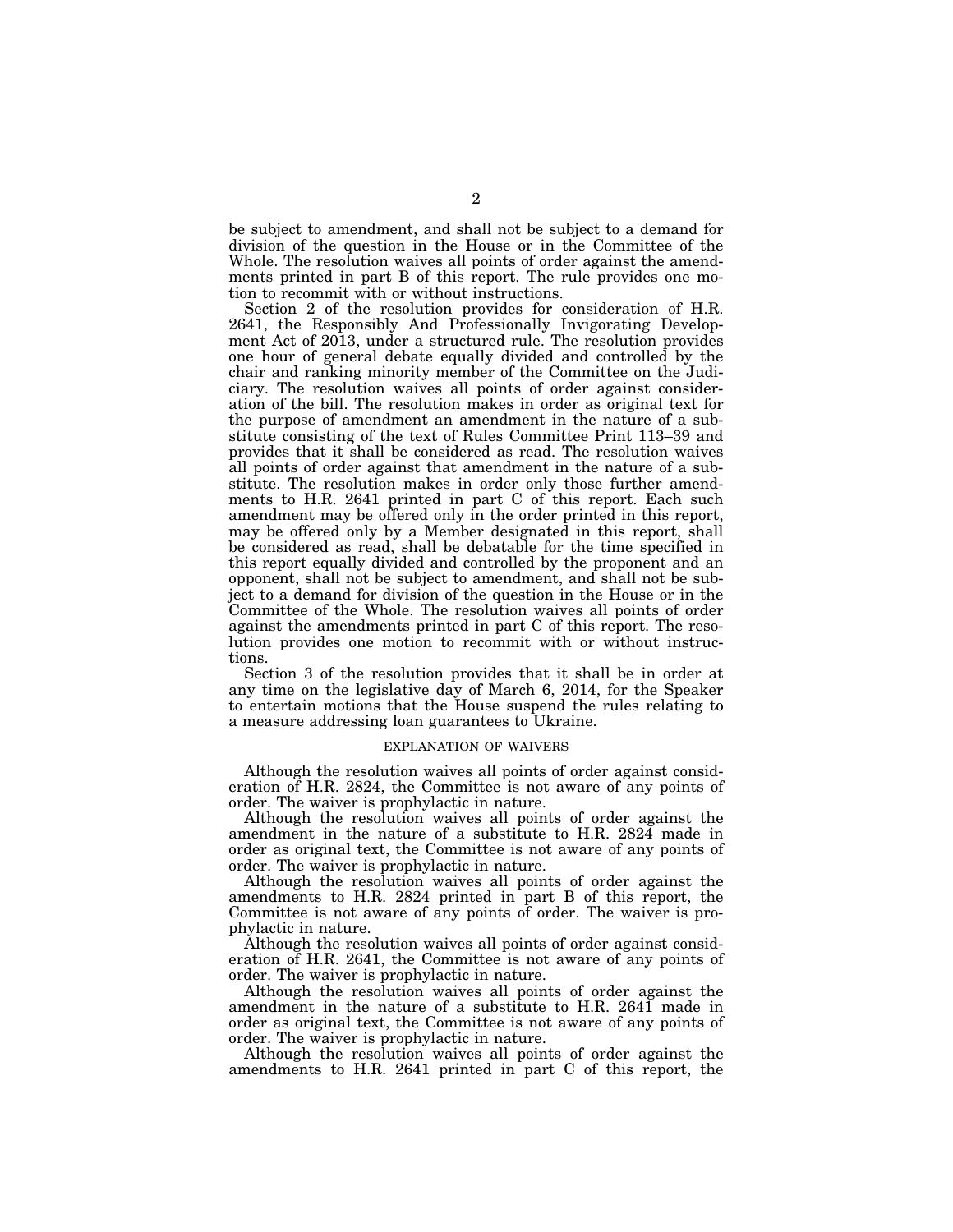Committee is not aware of any points of order. The waiver is prophylactic in nature.

#### COMMITTEE VOTES

The results of each record vote on an amendment or motion to report, together with the names of those voting for and against, are printed below:

# *Rules Committee record vote No. 114*

Motion by Ms. Slaughter to report open rules for H.R. 2824 and H.R. 2641. Defeated: 4–7.

| <b>Maiority Members</b> | Vote                                          | <b>Minority Members</b> | Vote                     |
|-------------------------|-----------------------------------------------|-------------------------|--------------------------|
|                         | Nav<br>Nav<br>Nav<br>Nav<br>Nav<br>Nav<br>Nav |                         | Yea<br>Yea<br>Yea<br>Yea |

### *Rules Committee record vote No. 115*

Motion by Ms. Foxx to report the rule. Adopted: 7–4.

| <b>Maiority Members</b> | Vote | <b>Minority Members</b> | Vote |
|-------------------------|------|-------------------------|------|
|                         | Yea  |                         | Nay  |
|                         |      |                         | Nay  |
|                         | Yea  |                         | Nay  |
|                         |      |                         | Nav  |
|                         | Yea  |                         |      |
|                         | Yea  |                         |      |
|                         | Yea  |                         |      |
|                         | Yea  |                         |      |
|                         | Yea  |                         |      |

SUMMARY OF THE AMENDMENT TO H.R. 2824 IN PART A CONSIDERED AS ADOPTED

Hastings, Doc (WA): MANAGER'S Updates the legislation to reflect and address recent litigation.

# SUMMARY OF THE AMENDMENTS TO H.R. 2824 IN PART B MADE IN ORDER

1. Lowenthal (CA): Requires States to implement the June 30, 1983 Office of Surface Mining Reclamation and Enforcement stream buffer zone rule, unless a State has a program with greater stream protection. (10 minutes)

2. Cartwright (PA), Van Hollen (MD), Lowenthal (CA): Ensures that states maintain the ability to issue their own stream buffer rules. (10 minutes)

#### SUMMARY OF THE AMENDMENTS TO H.R. 2641 IN PART C MADE IN ORDER

1. Jackson Lee (TX): Strikes deemed approved language for any project for which an agency does not meet the deadlines contained in the bill. (10 minutes)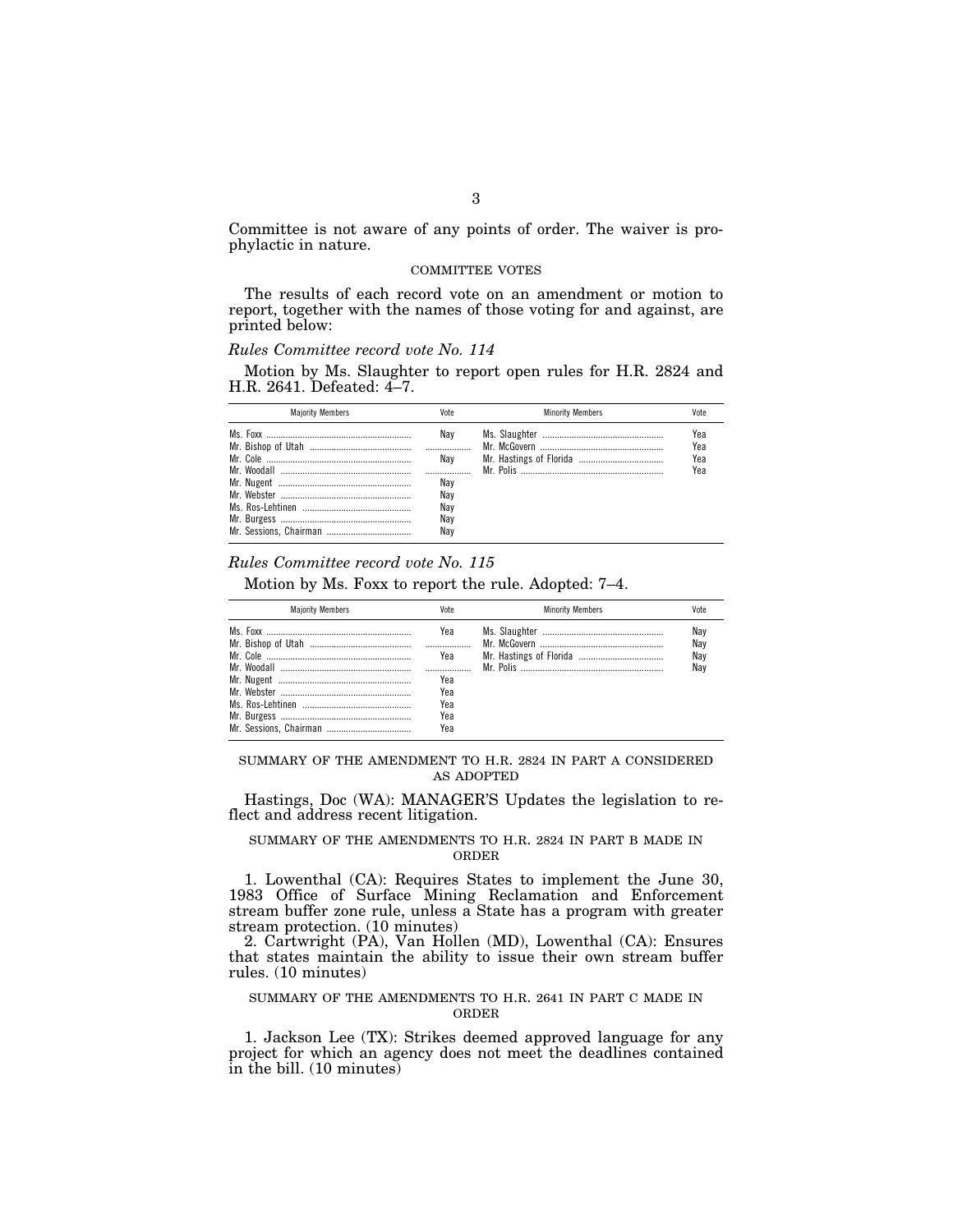2. McKinley (WV): Does not allow agencies under this legislation to take into account the ''social cost of carbon'' from the ''Technical Support Document: Social Cost of Carbon for Regulatory Impact Analysis Under Executive Order 12866 from May 2013 or November 2013.'' (10 minutes)

3. Webster (FL), Rigell (VA): Provides for projects that are under environmental review at the time of enactment to be completed within the deadlines that the underlying bill outlines. (10 minutes)

4. Nadler (NY): Exempts from the bill any construction project for a nuclear facility planned in an area designated as an earthquake fault zone. (10 minutes)

5. Johnson, Hank (GA): Clarifies that nothing in the bill will change or limit any law or regulation allowing for public comment or participation in an agency decision making process. (10 minutes)

#### PART A—TEXT OF AMENDMENT TO H.R. 2824 CONSIDERED AS ADOPTED

Page 1, line 17, before the last period insert ''which complies with the Endangered Species Act of 1973 (16 U.S.C. 1531 et seq.) in view of the 2006 discussions between the Director of the Office of Surface Mining and the Director of the United States Fish and Wildlife Service, and the Office of Surface Mining Reclamation and Enforcement's consideration and review of comments submitted by the United States Fish and Wildlife Service during the rulemaking process in 2007''.

Page 2, strike "and" after the semicolon at line 12, and after line 12 insert the following (and redesignate the subsequent subparagraph accordingly):

> ''(C) carry out all required consultation on the benefits and other impacts of the implementation of the rule to any threatened species or endangered species, with the participation of the United States Fish and Wildlife Service and the United States Geological Survey; and

#### PART B—TEXT OF AMENDMENTS TO H.R. 2824 MADE IN ORDER

1. AN AMENDMENT TO BE OFFERED BY REPRESENTATIVE LOWENTHAL OF CALIFORNIA OR HIS DESIGNEE, DEBATABLE FOR 10 MINUTES

Page 1, beginning at line 16, strike ''December 12, 2008 (73 Fed. Reg. 75813 et seq.)'' and insert ''June 30, 1983 (48 Fed. Reg. 30312), except that this paragraph shall not apply to a State if the Governor of the State notifies the Secretary that such application would reduce stream protection from the level of protection achieved by the State program as in effect on the date of the enactment of the Preventing Government Waste and Protecting Coal Mining Jobs in America''.

2. AN AMENDMENT TO BE OFFERED BY REPRESENTATIVE CART-WRIGHT OF PENNSYLVANIA OR HIS DESIGNEE, DEBATABLE FOR 10 **MINUTES** 

Page 1, line 17, before the last period insert ", except that this subsection shall not apply to a State if, upon request from the Governor of the State, the Secretary finds that the State's existing program exceeds the standards established by such rule regarding ex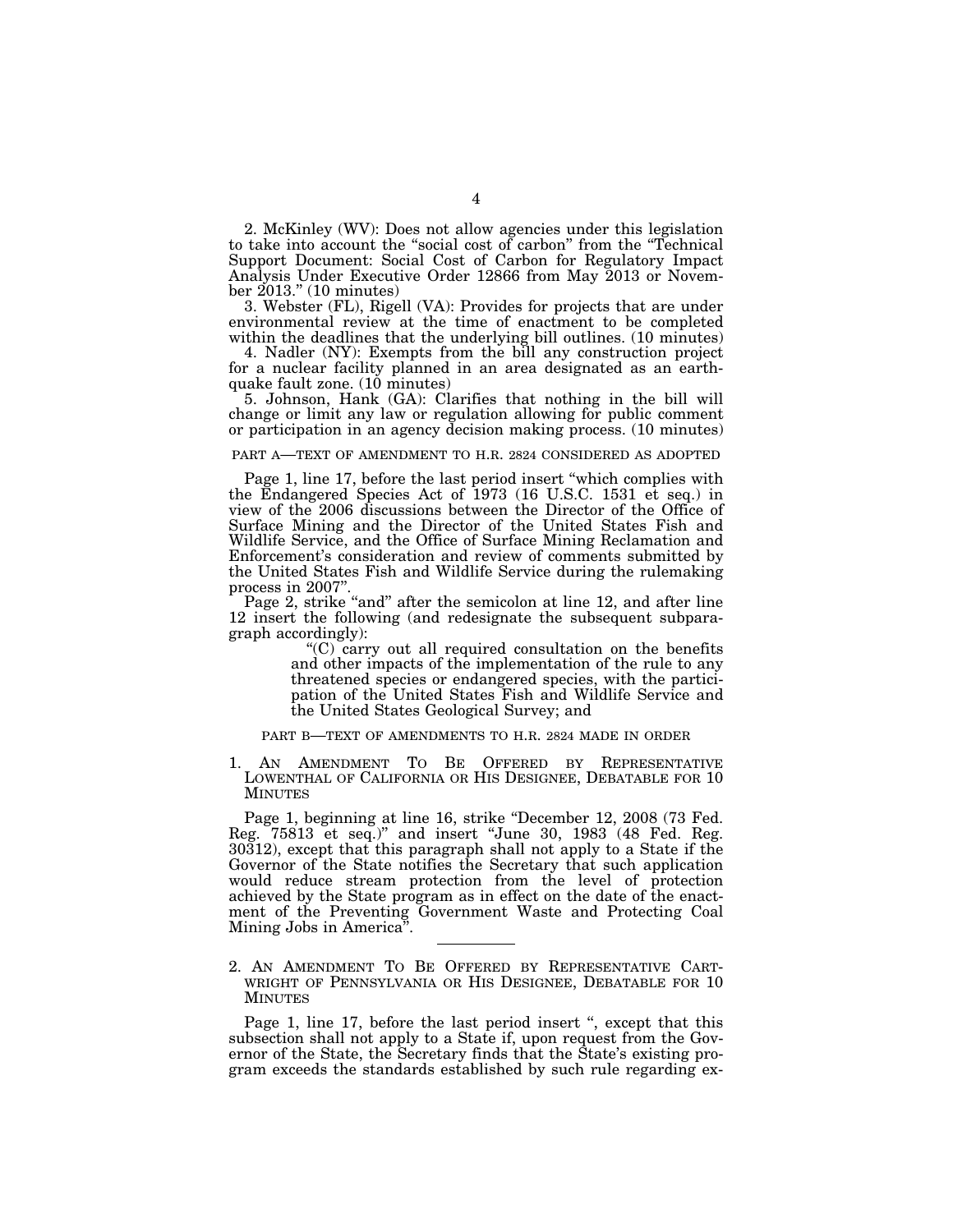cess spoil, coal mine waste, and buffers for perennial and intermittent streams''.

PART C—TEXT OF AMENDMENTS TO H.R. 2641 MADE IN ORDER

1. AN AMENDMENT TO BE OFFERED BY REPRESENTATIVE JACKSON LEE OF TEXAS OR HER DESIGNEE, DEBATABLE FOR 10 MINUTES

Page 25, strike lines 1 through 19.

2. AN AMENDMENT TO BE OFFERED BY REPRESENTATIVE MCKINLEY OF WEST VIRGINIA OR HIS DESIGNEE, DEBATABLE FOR 10 MINUTES

Page 27, insert after line 17 the following, and redesignate succeeding subsections accordingly:<br>"(k) LIMITATION ON USE OF SOCIAL COST OF CARBON .—

"(1) IN GENERAL.—In the case of any environmental review or environmental decisionmaking process, a lead agency may not use the social cost of carbon.

"(2) DEFINITION.—In this subsection, the term 'social cost of carbon' means the social cost of carbon as described in the technical support document entitled 'Technical Support Document: Technical Update of the Social Cost of Carbon for Regulatory Impact Analysis Under Executive Order 12866', published by the Interagency Working Group on Social Cost of Carbon, United States Government, in May 2013, revised in November 2013, or any successor thereto or substantially related document, or any other estimate of the monetized damages associated with an incremental increase in carbon dioxide emissions in a given year.''.

3. AN AMENDMENT TO BE OFFERED BY REPRESENTATIVE WEBSTER OF FLORIDA OR HIS DESIGNEE, DEBATABLE FOR 10 MINUTES

Page 30, line 9, insert after "subchapter." the following: "In the case of a project for which an environmental review or environmental decisionmaking process was initiated prior to the date of enactment of this subchapter, the provisions of subsection (i) shall apply, except that, notwithstanding any other provision of this section, in determining a deadline under such subsection, any applicable period of time shall be calculated as beginning from the date of enactment of this subchapter.''.

#### 4. AN AMENDMENT TO BE OFFERED BY REPRESENTATIVE NADLER OF NEW YORK OR HIS DESIGNEE, DEBATABLE FOR 10 MINUTES

Page 30, line  $23$ , insert after "112-141)." the following: ''(q) EXCEPTION.—

''(1) IN GENERAL.—Notwithstanding any other provision of this section, the provisions of this section shall not apply in the case of a project described in paragraph (2), or an environmental document pertaining to such a project.

''(2) PROJECT DESCRIBED.—A project described in this paragraph is any project that pertains to a nuclear facility in an area designated as an earthquake fault zone.''.